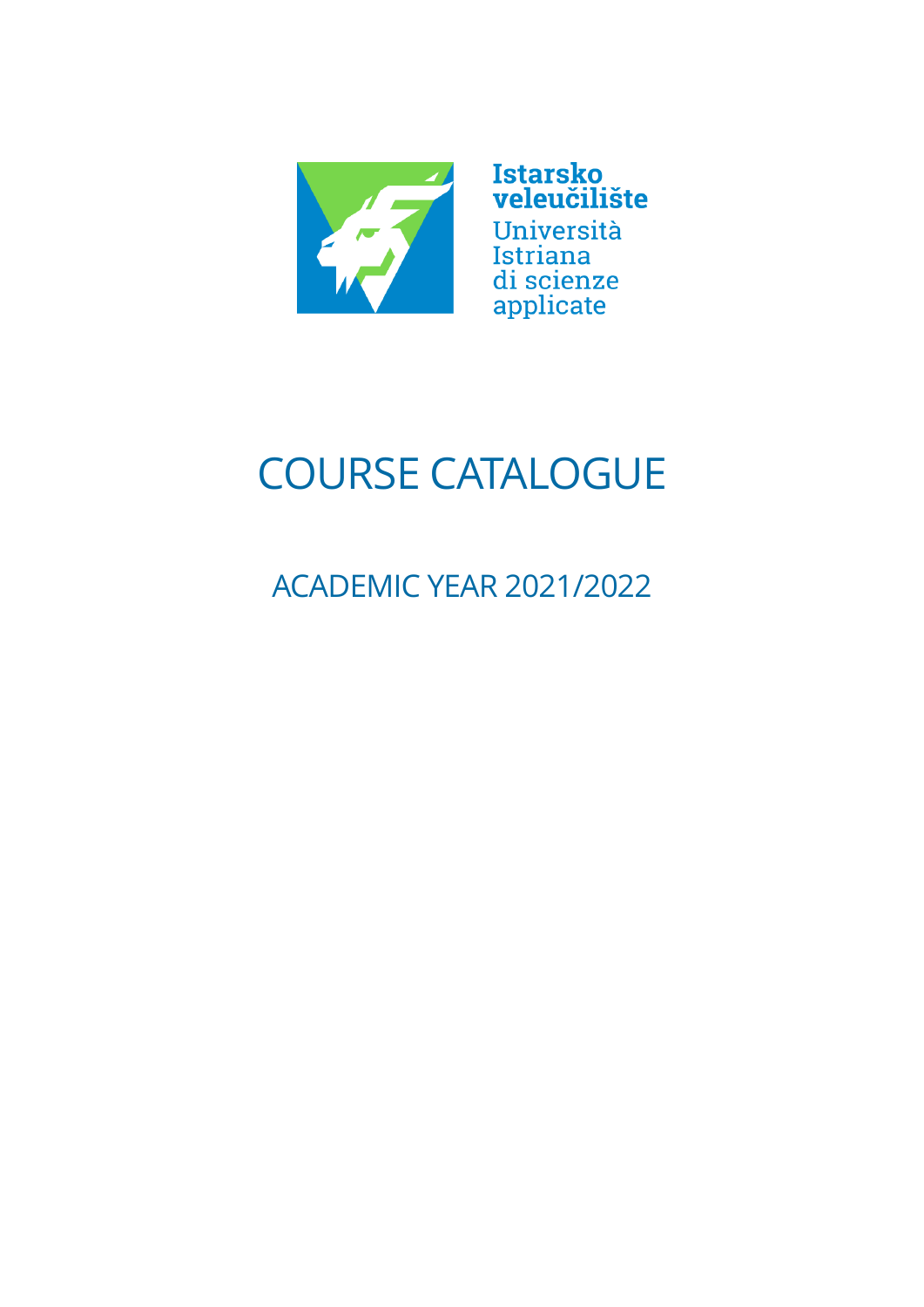## GENERAL INFORMATIONS

Istrian University of Applied Sciences has a long tradition of accepting incoming students. International cooperation provides many benefits, such as knowledge and skills exchange, introduction to foreign markets, cultures, traditions, etc. Furthermore, international cooperation supports personal development on both business and private levels. This brings possibilities for departing students to study abroad, and in doing so, strengthen their labor market competitiveness.

An attractive location in the very south of Istria, in the city of Pula, known as the tourist, industrial, as well as a historical center of our county, offers a wealth of opportunities for the development and advancement of emerging professionals.

Education as the key to sustainable economic and social development is a priority for a stable and secure future. Higher education institutions are one of the fundamental factors for economic growth, prosperity and competitiveness.

Our strengths that we cherish and share with our students are: focus on practical knowledge, application of teamwork in the teaching process, working with small groups which allows us to dedicate more time to students' needs, and last but not least providing professional training in the best companies in our region.

Therefore, our mission as a higher education institution is to educate experts who will contribute to the development and prosperity of our region and state through their knowledge and skills. Our motto *"Knowledge for our development"* will guide us in our mission through the years to come.

Being part of Europe, we also welcome foreign students willing to participate in our educational process so that they can make good use of the provided knowledge back in their home country.

**2**

## **Contacts**

#### Address: Istrian university of Applied sciences

Istarsko veleučilište – Università Istriana di scienze applicate Riva 6 52100 Pula Republic of Croatia Phone: +385 (0)52 381-412 e-mail: dekanat@iv.hr website[: https://www.iv.hr/en/](https://www.iv.hr/en/)

## Administrative information

ERASMUS IDENTIFICATION CODE: HR PULA02 OIB (PID): 79550001298 PDV (tax) identification number: HR79550001298 Bank account: OTP banka d.d. IBAN: HR4724070001118015096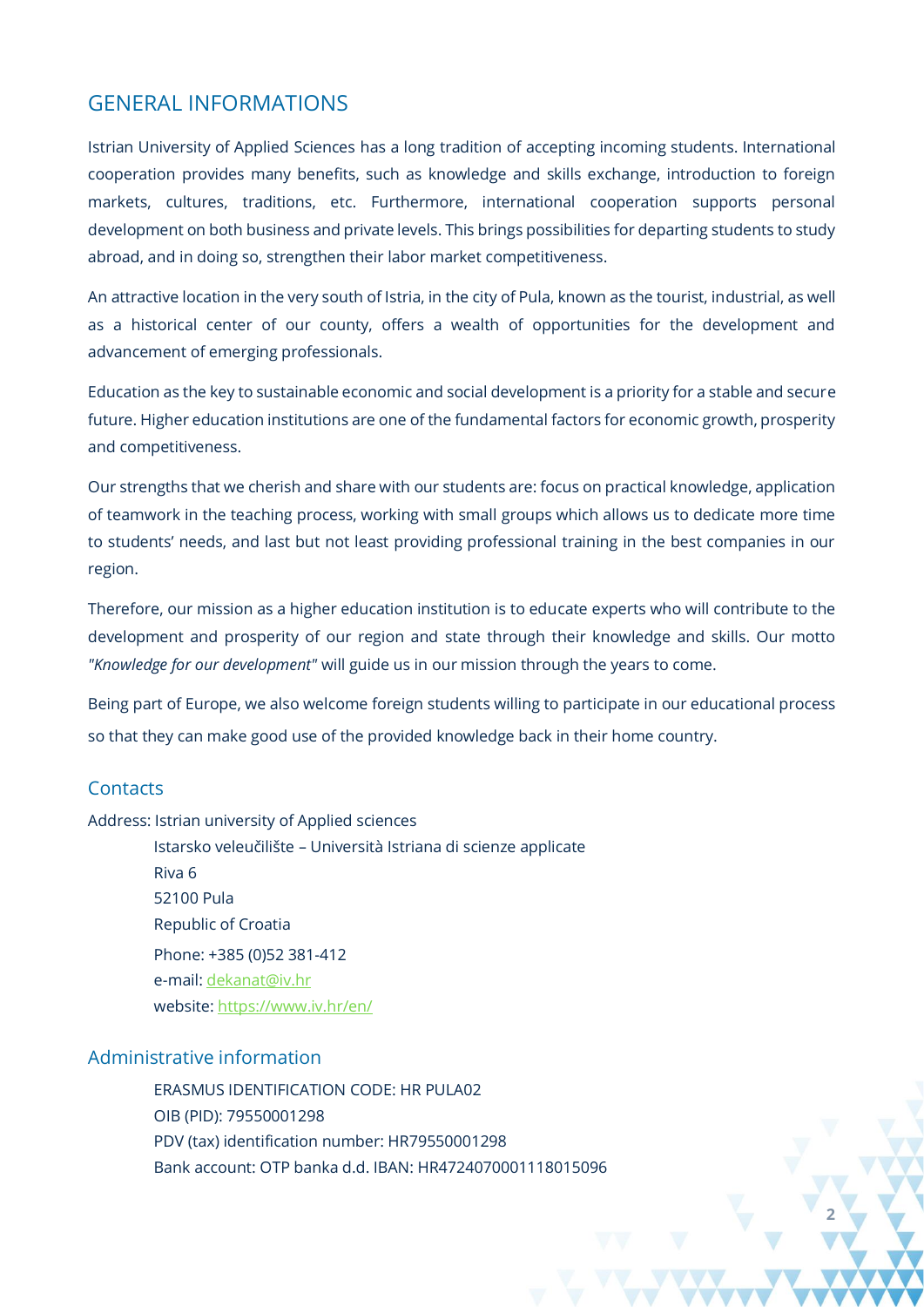## Student's office contact

Vladimir Gnip, mag.oec. Phone: +385 (0)52 381-410 e-mail: [vgnip@iv.hr](mailto:vgnip@iv.hr)

## Team for International Cooperation and Mobility

The main task of the Team for International Cooperation and Mobility is increasing the quality of studies through international cooperation and international mobility, linking higher education and participation in research and professional projects in order to increase economic growth. The members of the Team for International Cooperation and Mobility are available to incoming and outcoming students and staff in solving professional and administrative tasks of mobility programs.

Team for International Cooperation and Mobility of Istrian University of Applied Sciences consists of three members:

- 1. Erasmus coordinator and Team leader Viktor Vojnić e-mail: [vvojnic@iv.hr](mailto:vvojnic@iv.hr)
- 2. Team member for student support Andrea Škalec Božac e-mail[: abozac@iv.hr](mailto:abozac@iv.hr)
- 3. ECTS coordinator Sanja Grbac Babić, senior lecturer e-mail: [sgrbac@iv.hr](mailto:sgrbac@iv.hr)

For any questions and additional information, you can contact our international e-mail: international@iv.hr

## Additional services for Students

Every incoming student gets an X-card – which is a student's card used for eating in the student canteen and allows discounts in certain places, but it also confirms the student status.

1. Students' canteens

The meals for the students of Pula, subsidized through the so-called student X-card are served in a stateof-the-art restaurant and pizzeria opened within the university campus.

**3**

Address: Preradovićeva 28b, 52100 Pula E-mail: [restoran@scpu.hr](mailto:restoran@scpu.hr) Website:<https://www.scpu.hr/hr/prehrana/>

2. The University Library of Pula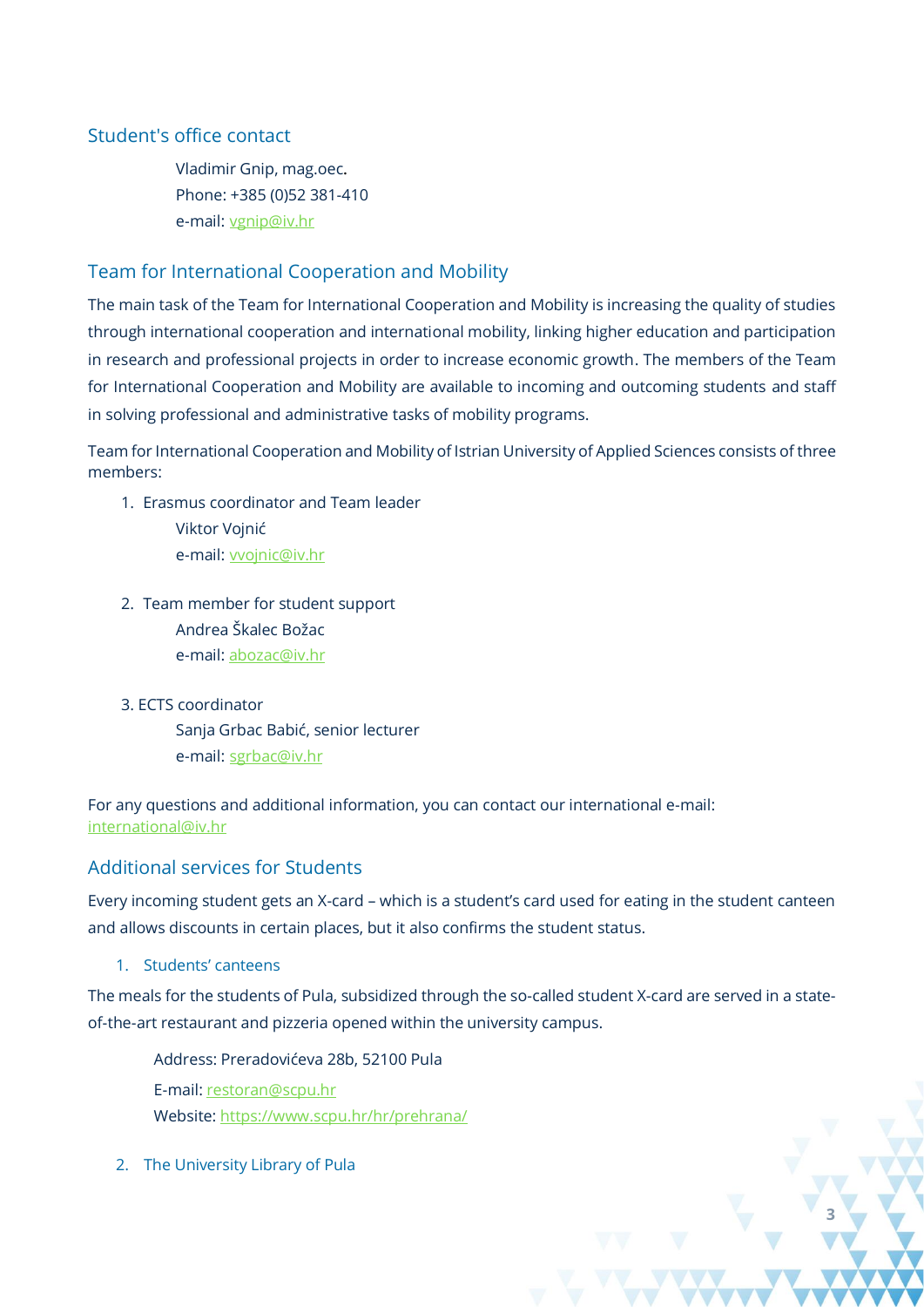Incoming students have the right to use the University Library of Pula as a library or a reading room.

Address: Herkulov prolaz 1, 52100 Pula Telephone: 00385 (0)52 213 888, 00385 (0)52 388 831 Fax: 00385 (0)52214 603 E-mail: skpu@unipu.hr Website: http://www.skpu.hr

## 3. Public transport

There is a good network of public urban and suburban passenger land transport in Pula. The Company Pulapromet d.o.o. provides its services throughout the territory of the Cities of Pula and Vodnjan and the Municipalities of Medulin, Ližnjan, Fažana, Barban and Marčana.

## Website: [www.pulapromet.com/en/](http://www.pulapromet.com/en/)

In addition to this company, taxi transport is also available.

## 4. Online student community for exchange students

Erasmusu is an online international student community which helps students on mobility to find:

- Information about any city (where to eat, where to go out, which places you should visit, etc.);
- Information about the Universities in your destination;
- Blogs about experiences of people that have been living there (they are really valuable!);
- Forums where you can meet people that have lived there or that is going to be there the same year as you;
- Job / traineeship offers;
- The best accommodations to book through our safe system;

Website:<https://erasmusu.com/>

<https://erasmusu.com/en/erasmus-pula>

# ECTS CREDITS

ECTS credits are a numerical value (between 1 and 60) allocated to course units to describe students' workload required to complete them. They reflect the quantity of work each course requires in relation to the total quantity of work required to complete a full year in practical work, seminars, homework and examination or other assessment activities. Each course does not carry the same number of points but the total number of points in each semester is 30 points which must be evenly distributed on all courses in the semester due to the learner content of each college. All subjects are scored – obligatory and elective. The academic year consists of two semesters, each carrying 30 points for a total of 60 points for academic year. Points are earned and attributed to the student after passing the exam or some other verification of student activities according to the prescribed curriculum (syllabus). These achieved ECTS credits make it easier to assess the level of knowledge that students have when transitioning to other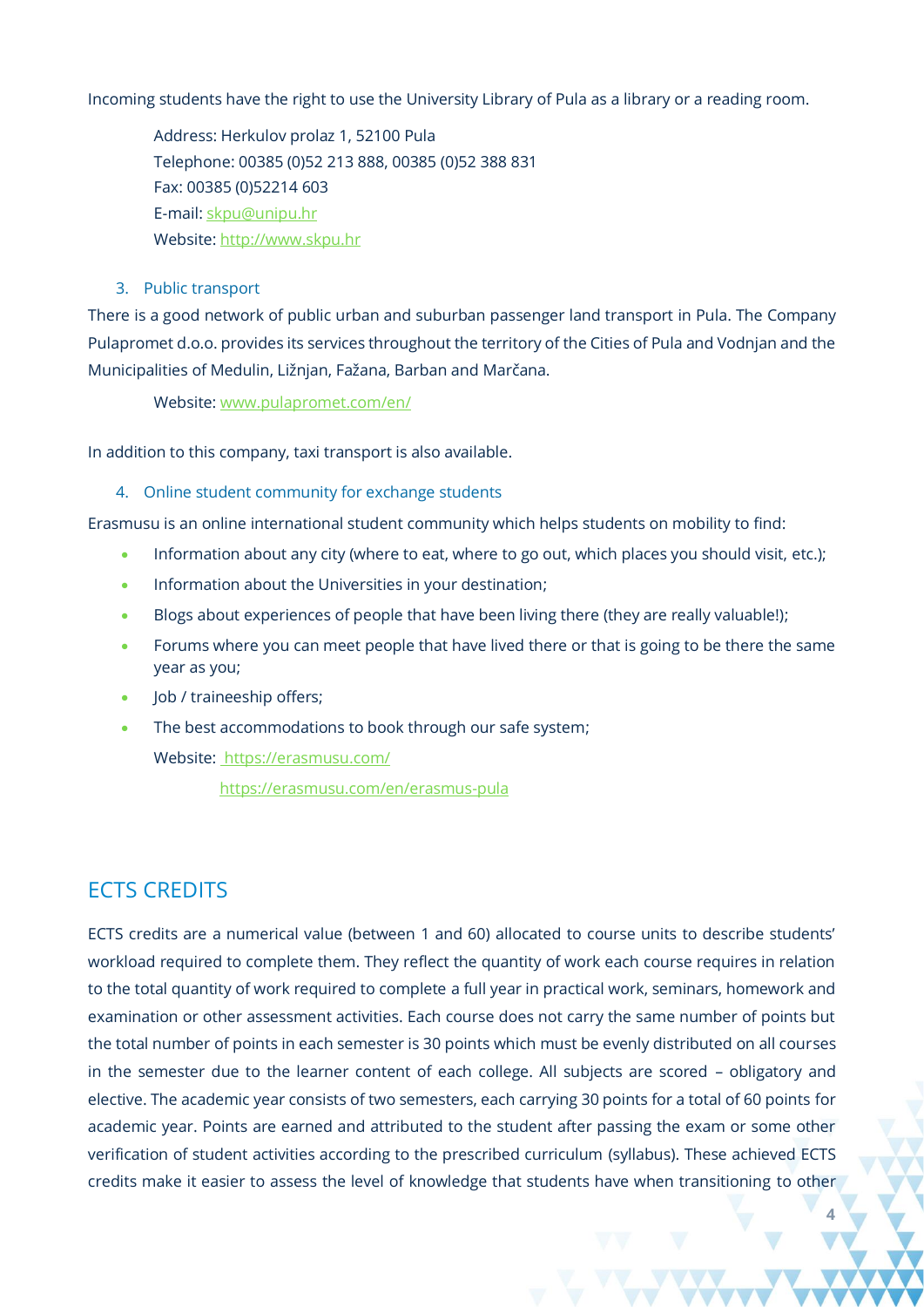institutions of higher education in the country and/or abroad. At Istrian University of Applied Sciences 1 ECTS credit corresponds to 30 hours of student load.

| <b>Numeric</b><br>grade | <b>Descriptive grade</b> | <b>ECTS</b> grade | <b>Range of points</b><br>$\frac{0}{0}$ |
|-------------------------|--------------------------|-------------------|-----------------------------------------|
|                         | excellent                |                   | $90,00 - 100,00$                        |
|                         | very good                | R                 | $75,00 - 89,99$                         |
| 3                       | good                     |                   | $60,00 - 74,99$                         |
|                         | sufficient               | D, E              | $50,00 - 59,99$                         |
|                         | insufficient             | FX, F             | 0,00-49,99                              |

The Grading system at the Istrian University of Applied Sciences is as follows:

## CALENDAR OF ACADEMIC YEAR 2021/2022

| <b>OCTOBER 2021.</b>                                         | <b>NOVEMBER 2021.</b>                                                          | DECEMBER 2021.                                                                                   |                                                   |
|--------------------------------------------------------------|--------------------------------------------------------------------------------|--------------------------------------------------------------------------------------------------|---------------------------------------------------|
| T W T F<br>s<br>s<br>м                                       | T<br>-F<br>s<br>s<br>M T<br><b>W</b>                                           | M T W<br>s<br>s<br>T.                                                                            | <b>University Day</b>                             |
| $2 \overline{3}$<br>$\mathbf{1}$                             | $2 \quad 3 \quad 4 \quad 5$<br>6<br>$\overline{7}$<br>1 <sup>1</sup>           | $\overline{2}$<br>$\overline{3}$<br>$\overline{4}$<br>$\overline{\phantom{0}}$ 5<br>$\mathbf{1}$ | Direct teaching (classes)                         |
| 5 6 7 8<br>9 <sub>10</sub><br>4                              | 9 10 11 12 13 14<br>8.                                                         | $6-7$<br>8<br>9 10 11 12                                                                         | <b>Examination period</b>                         |
| 11 12 13 14 15 16 17                                         | 15 16 17 18 19 20 21                                                           | 13 14 15 16 17 18 19                                                                             | Holidays and non-working days                     |
| 18 19 20 21 22 23 24                                         | 22 23 24 25 26 27 28                                                           | 20 21 22 23 24 25 26                                                                             | Working days as needed                            |
| 25 26 27 28 29 30 31                                         | 29 30                                                                          | 27 28 29 30 31                                                                                   |                                                   |
|                                                              |                                                                                |                                                                                                  | <b>HOLIDAYS</b>                                   |
|                                                              |                                                                                |                                                                                                  | 01.11.2021. All Saint's Day                       |
| <b>JANUARY 2022.</b>                                         | FEBRUARY 2022.                                                                 | <b>MARCH 2022.</b>                                                                               | 18.11.2021. Remembrance Day                       |
| S<br>M T W T<br>F<br>- S<br>$\overline{2}$<br>$\mathbf{1}$   | S<br>M T W T<br>-F<br>s<br>5<br>43<br>$-6$<br>$\overline{2}$<br>$\overline{4}$ | S<br>M T W T<br>- s<br>F<br>$\overline{2}$<br>$\bullet$<br>4 <sup>1</sup><br>5 <sub>6</sub><br>1 | 25.12.2021. Christmas                             |
| 5 <sub>6</sub><br>$\overline{7}$<br>8<br><u>g</u><br>4<br>3. | 1<br>$\mathbf{q}$<br>10 11 12 13                                               | 10 11 12 13<br>9<br>8                                                                            | 26.12.2021. Saint Stephen's Day                   |
| 10 11 12 13 14 15 16                                         | 14 15 16 17 18 19 20                                                           | 14 15 16 17 18 19 20                                                                             | 01.01.2022. New Year's Day                        |
| 17 18 19 20 21 22 23                                         | 21 22 23 24 25 26 27                                                           | 21 22 23 24 25 26 27                                                                             | 06.01.2022. Three Kings Day (Epiphany)            |
| 24 25 26 27 28 29 30                                         | 28                                                                             | 28 29 30 31                                                                                      | 17.04.2022. Easter                                |
| 31                                                           |                                                                                |                                                                                                  | 18.04.2022. Easter Monday                         |
|                                                              |                                                                                |                                                                                                  | 01.05.2022. Labour Day                            |
| <b>APRIL 2022.</b>                                           | <b>MAY 2022.</b>                                                               | <b>JUNE 2022.</b>                                                                                | 30.05.2022. Day of Croatia Statehood              |
| <b>MTWTF</b><br>S<br>- S                                     | <b>MTWTF</b><br>s<br>s                                                         | M T W T<br>s<br>- S<br>F                                                                         | 16.06.2022. Corpus Christi                        |
| 2 <sup>3</sup><br>$\mathbf{1}$                               | 1                                                                              | $\overline{2}$<br>$\overline{3}$<br>$\overline{4}$<br>- 5<br>$\mathbf{1}$                        | 22.06.2022. Anti-Fascist Struggle Day             |
| 6<br>78<br>9 <sub>10</sub><br>5 <sup>1</sup>                 | $\overline{\mathbf{5}}$<br>$6 \overline{7}$<br><b>8</b><br>$2 \quad 3 \quad 4$ | $6-7$<br>8 9 10 11 12                                                                            | 05.08.2022. Victory and Homeland Thanksgiving Day |
| 11 12 13 14 15 16 17                                         | 9 10 11 12 13 14 15                                                            | 13 14 15 16 17 18 19                                                                             | 15.08.2022. Assumption of Mary                    |
| 18 19 20 21 22 23 24                                         | 16 17 18 19 20 21 22                                                           | 20 21 22 23 24 25 26                                                                             |                                                   |
| 25 26 27 28 29 30                                            | 23 24 25 26 27 28 29                                                           | 27 28 29 30                                                                                      |                                                   |
|                                                              | $30$ $31$                                                                      |                                                                                                  |                                                   |
| <b>JULY 2022.</b>                                            | AUGUST 2022.                                                                   | SEPTEMBER 2022.                                                                                  |                                                   |
| - F<br>s<br>M T W T<br>s                                     | W T F<br>s<br>s<br>м<br>т.                                                     | M T W T<br>s<br>- s<br>Æ                                                                         |                                                   |
| 2 <sup>3</sup><br>$\mathbf{1}$                               | -5<br>6<br>3<br>$\overline{4}$<br>$\overline{7}$<br>2<br>1                     | $\overline{2}$<br>3<br>$\overline{4}$<br>$\mathbf{1}$                                            |                                                   |
| $6 \quad 7 \quad 8$<br>9 10<br>-5 -                          | 9 10 11 12 13 14<br>8                                                          | 78<br>9 10 11<br>5 <sub>6</sub>                                                                  |                                                   |
|                                                              |                                                                                |                                                                                                  |                                                   |
|                                                              | 15 16 17 18 19 20 21                                                           | 12 13 14 15 16 17 18                                                                             |                                                   |
| 11 12 13 14 15 16 17<br>18 19 20 21 22 23 24                 | 22 23 24 25 26 27 28                                                           | 19 20 21 22 23 24 25                                                                             |                                                   |

*Figure 1: Academic calendar 2021/2022*

**5**

Winter semester: 04.10.2021. - 28.01.2022.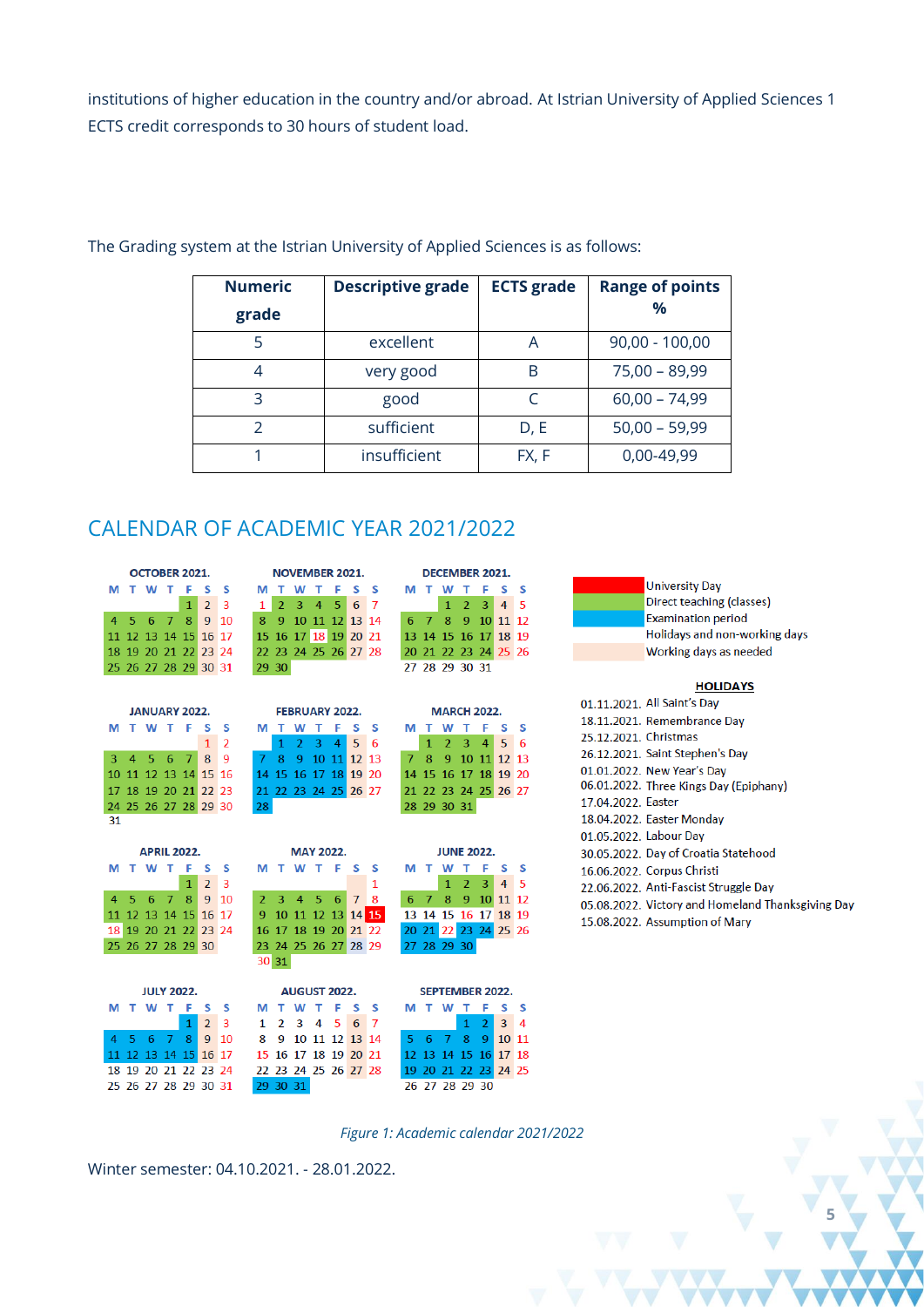Summer semester: 01.03.2022. - 10.06.2022.

Examination periods: 01.02.2022. - 28.02.2022. 20.06.2022. - 15.07.2022. 29.08.2022. - 23.09.2022.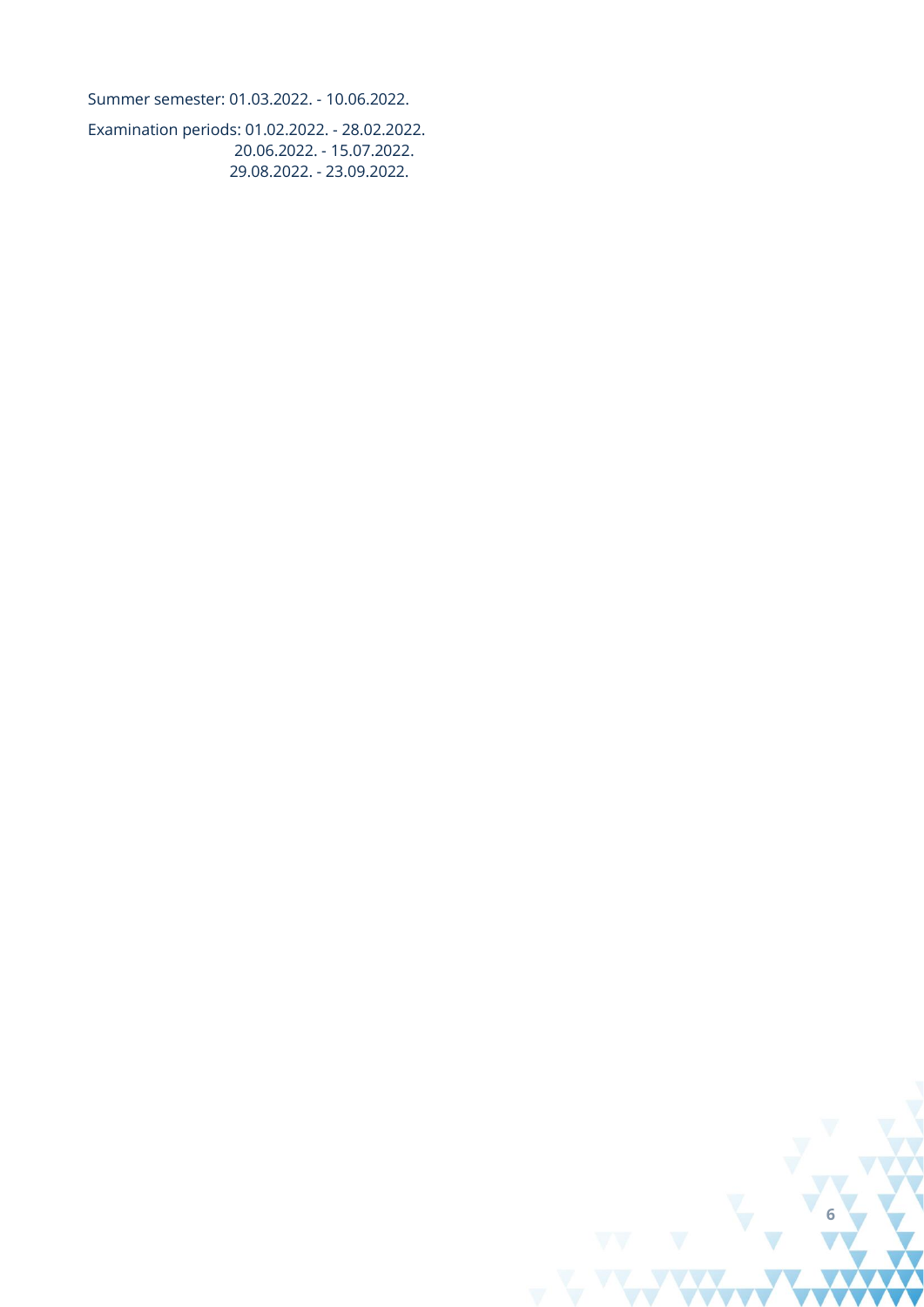# STUDY PROGRAMMES

In the academic year 2021/2022 three study programmes are performed, which are:

## 1. Undergraduate Professional Study Programme: Mechatronics

**Duration:** 3 years, (6 semesters) **Professional title:** professional bachelor (baccalaureus) in the field of mechatronics **Credits:** 180 ECTS **Fields of education:** mechanical engineering, electrical engineering, automatization, electronics, energetics, informatics. **Head of the study programme:** Neven Munjas PhD, lecturer

The undergraduate professional study in Mechatronics combines basic knowledge of mechanical engineering, electrical engineering, computer science, and robotics. It is applicable and sought after in all branches of economy. The content of the study is focused on new technologies. In the modern world, mechatronics experts are an important part of competitive business. Mechatronics is a very important part of the STEM (science, technology, engineering and mathematics) field.

Professional bachelors in the field of Mechatronics are creators who apply ideas and knowledge in mechanical and electrical engineering to design complex systems for today's industry.

Advantages of the study program:

- a large number of hours of professional practice enables future bachelors to apply the knowledge acquired in a practical way and get acquainted with the labor market in order to find employment after study
- cooperation with the Research Centre for Metal Industry in Istrian County METRIS enables the application of acquired knowledge and skills on state-of-the-art analytical equipment in modernly equipped chemical, mechanical, and biotechnical laboratories
- a modern approach to education

## Learning Outcomes of the Undergraduate Professional Study Programme in **Mechatronics**

Upon finishing the study programme in Mechatronics, students will acquire the following competences:

## Generic competences:

- ability to use a second language in professional literature and professional communication;
- ability to apply knowledge in mathematics and physics to engineering issues;
- ability to use techniques, skills and modern tools necessary in engineering practice;
- ability to relate engineering design, manufacturing and marketing to user's requirements for products and services;

**7**

• ability to identify, model and solve engineering issues.

#### Personal competences:

• knowledge of contemporary issues in the professional area and society;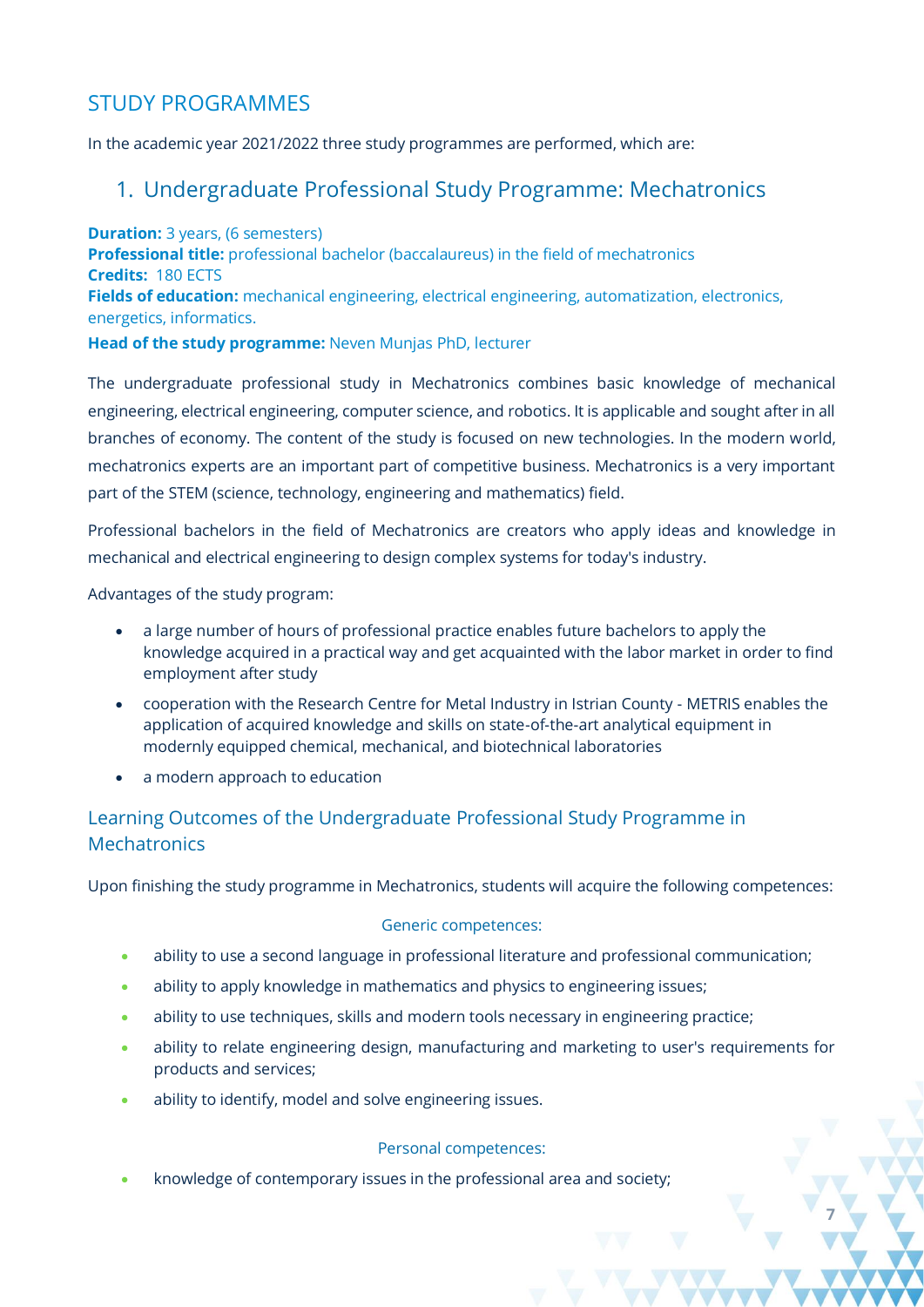- responsibility, consistency, accuracy and promptness;
- ethical and moral approach to work;
- critical evaluation of arguments, assumptions and data in order to make opinion and contribute to the solution of a problem;
- readiness to do fieldwork and work under non-standard conditions;
- work experience with project teams and in industry;
- presenting information, ideas, problems and solutions to the professional and general public;
- communication skills in professional communications and with clients in both English and Croatian;
- positive professional and personality traits;
- adaptability to new technologies and techniques as a part of lifelong learning process;
- openness to new knowledge, experience and cultural circumstances;
- flexibility and adaptability to finding technical solutions based on unquestionable observance of basic ethical principles, regulations and professional rules.

#### Subject specific competences:

- ability to design machine elements and circuits taking into consideration the principles of strength, deformation, kinematics and dynamics;
- ability to propose types of material and technological procedures;
- ability to design and implement hydraulic and pneumatic systems in all technical branches;
- ability to propose sensors, actuators, energy and control units, communication protocols and the accompanying equipment to be used in automation of various technical processes in mechatronics (electric drives, machine tools, fluid storage processes, heat and transport processes);
- ability to calculate regulator parameters to be used in regulation of various technical processes in mechatronics;
- ability to design electronic circuits containing microcontrollers by means of EDA tools;
- ability to devise program solutions to embedded computer systems used in various technical processes in mechatronics;
- ability to plan production and projects and optimize resources;
- ability to work out foundations for a modern approach to quality assurance;

#### Electives:

• ability to control CNC machines, CAD/CAM systems and flexible manufacturing systems;

**8**

• ability to analyze robot and manipulator operations in mechatronics.

Direct classes of each course are held in the form of:

- lectures and/or (L)
- exercises and/or (E)
- seminars (S)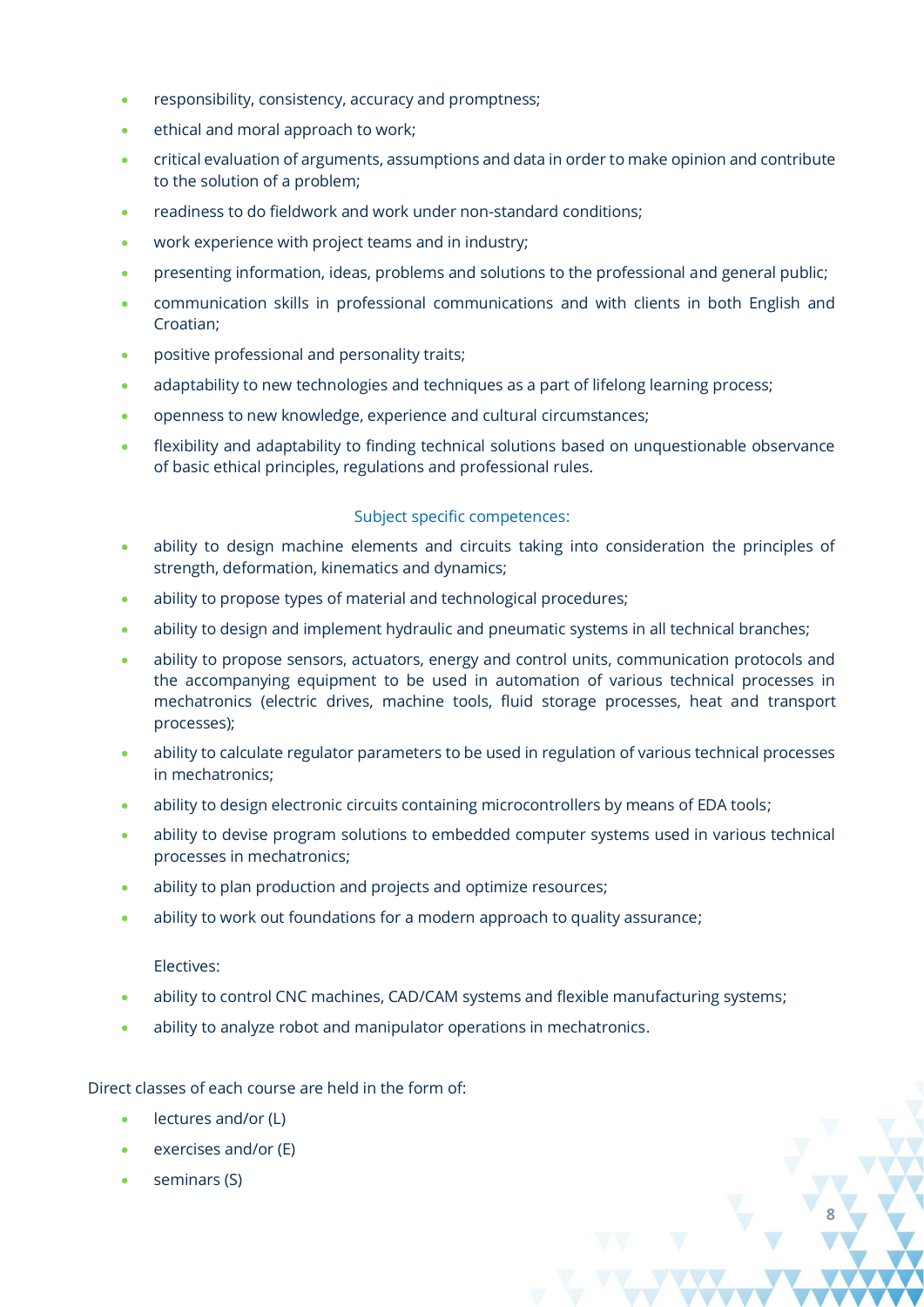according to the table that follows.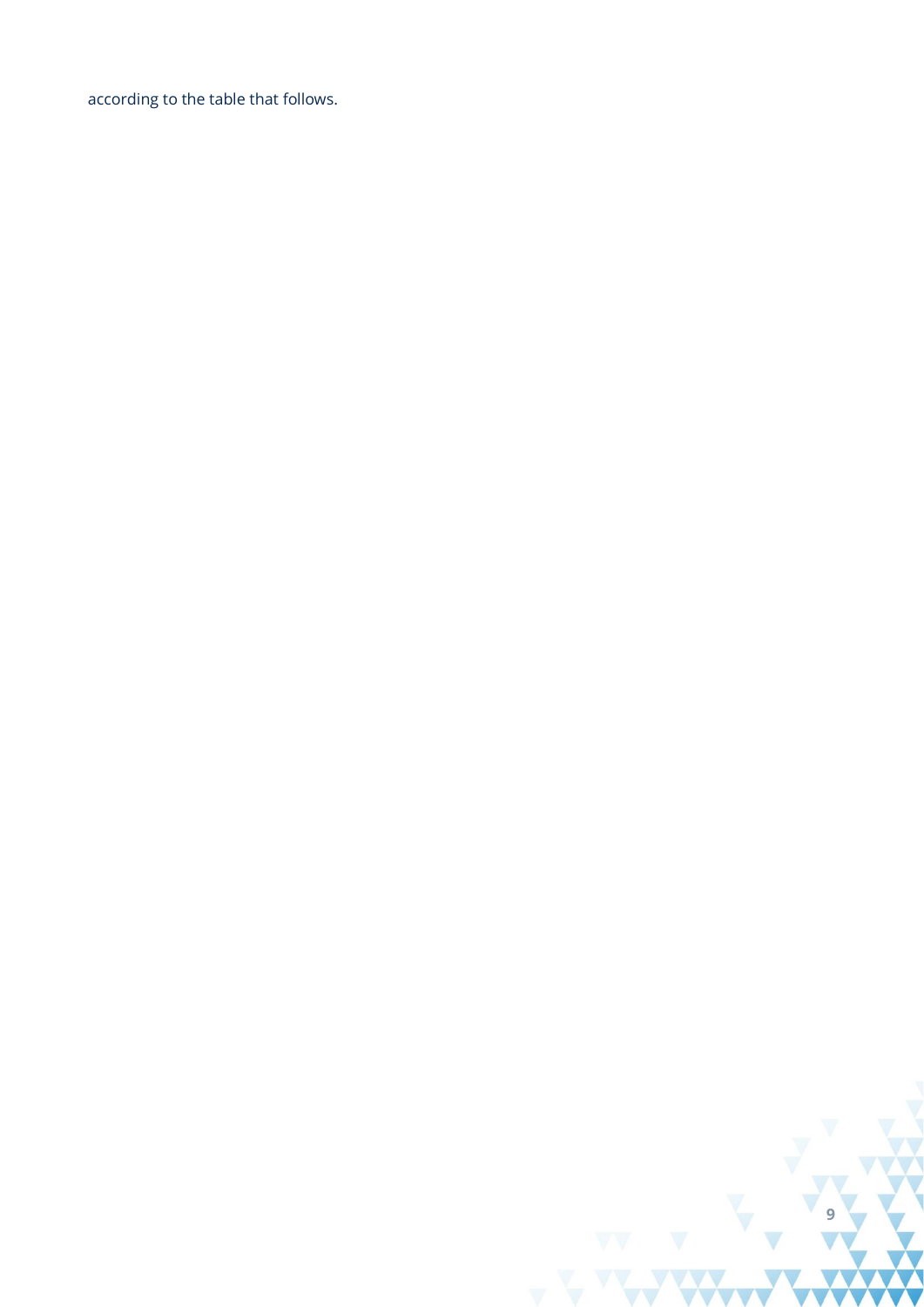|                                      | <b>NAME OF THE COURSE</b>                                            | <b>Weekly</b><br>teaching<br>load |                | <b>ECTS</b>    | <b>TEACHER</b>                                 |
|--------------------------------------|----------------------------------------------------------------------|-----------------------------------|----------------|----------------|------------------------------------------------|
|                                      |                                                                      | L                                 | Е              |                |                                                |
|                                      | Mechanics and Strength of Materials                                  | $\overline{2}$                    | 3              | 6              | Roberto Žigulić, PhD / Manuel Širola           |
|                                      | <b>Mathematics</b>                                                   | 3                                 | 3              | $\overline{7}$ | Đani Žufić,                                    |
| semester                             | <b>Materials and Manufacturing Processes</b>                         | $\overline{2}$                    | $\overline{2}$ | 5              | Vedrana Špada, PhD                             |
|                                      | <b>Computers Application Basics</b>                                  | 1                                 | $\overline{2}$ | 3              | Marko Turk                                     |
| $\div$                               | <b>Programming Basics</b>                                            | 1                                 | 3              | 5              | Marko Turk                                     |
|                                      | <b>Technical Documentation</b>                                       | $\mathbf{1}$                      | 3              | 4              | Matej Kolarik                                  |
|                                      | Matlab                                                               | $\mathbf{1}$                      | $\overline{2}$ | 3              | Matej Kolarik                                  |
|                                      | Physics                                                              | $\overline{2}$                    | 3              | 6              | Miro Plavčić, MSc                              |
|                                      | <b>Mechatronic Machine Elements</b>                                  | $\overline{2}$                    | $\overline{2}$ | 5              | Neven Munjas, PhD                              |
| semester<br>$\overline{\mathcal{N}}$ | <b>Fundamentals of Electrical</b><br>Engineering                     | $\overline{2}$                    | 3              | 6              | Nino Stojković, PhD / Zoran Šverko             |
|                                      | <b>Applied Mathematics</b>                                           | 3                                 | 1              | 5              | Vanja Travaš, PhD                              |
|                                      | Sensors                                                              | $\overline{2}$                    | $\overline{2}$ | 5              | Sanja Grbac Babić                              |
|                                      | <b>Electronic Elements and Circuits</b>                              | $\overline{2}$                    | $\overline{2}$ | 5              | Sanja Grbac Babić                              |
|                                      | <b>Dynamic System Modelling</b>                                      | 3                                 | 1              | 5              | Vanja Travaš, PhD                              |
|                                      | <b>Power Electrical Engineering</b>                                  | $\overline{2}$                    | 3              | 6              | Sanja Grbac Babić / Even Živić                 |
| semester                             | <b>Computer Aided Design</b>                                         | $\overline{2}$                    | 3              | 5              | Neven Munjas, PhD / Manuel Širola              |
|                                      | <b>Essentials of Mechanisms</b>                                      | $\overline{2}$                    | $\overline{2}$ | 5              | Roberto Žigulić, PhD / Manuel Širola           |
| $\vec{m}$                            | English Language in Mechatronics                                     | $\overline{2}$                    | 2              | 4              | Zrinka Friganović Sain, MSc / Viktor<br>Vojnić |
|                                      | <b>Elements of Automation</b>                                        | $\overline{2}$                    | $\overline{2}$ | 5              | <b>Eduard Lorencin, MSc</b>                    |
|                                      | Pneumatics and Hydraulics                                            | $\overline{2}$                    | 3              | 6              | Goran Gregov, PhD                              |
|                                      | <b>Processing Computers</b>                                          | $\overline{2}$                    | 3              | 6              | Marko Turk                                     |
| semester                             | <b>Automatic Control</b>                                             | $\overline{2}$                    | $\overline{2}$ | 5              | Matej Kolarik                                  |
| 4.                                   | English Language<br>in<br><b>Business</b><br>Mechatronics            | $\overline{2}$                    | $\overline{2}$ | 4              | Zrinka Friganović Sain, MSc / Viktor<br>Vojnić |
|                                      | Structure and Properties of Technical<br>Materials - elective course | 3                                 | 1              | 4              | Irina Pucić, PhD                               |
|                                      | <b>Electrical Servo Drives</b>                                       | $\overline{2}$                    | $\overline{2}$ | 5              | Matej Kolarik                                  |
|                                      | Communication Techniques in<br>Mechatronics                          | $\overline{2}$                    | 1              | 4              | Sanja Grbac Babić                              |
|                                      | Metrology and Quality Control                                        | $\overline{2}$                    | $\overline{2}$ | $\overline{4}$ | Vedrana Špada, Phd                             |
| semester                             | Maintenance of Technical Systems in<br>Mechatronics                  | $\overline{2}$                    | $\mathbf{1}$   | 4              | Davor Stanić, PhD                              |
| ιń.                                  | Embedded<br>Designing<br>Computer<br>Systems                         | $\overline{2}$                    | $\overline{2}$ | 5              | Marko Turk                                     |
|                                      | Production and Project Management                                    | $\overline{2}$                    | $\mathbf{1}$   | $\overline{4}$ | Neven Munjas, PhD                              |
|                                      | Computer networks - elective course                                  | $\overline{2}$                    | $\overline{2}$ | $\overline{4}$ | Sanja Grbac Babić / Dino Krivičić              |
| semester                             | Methodology<br>of<br>Professional<br>and<br>Scientific Research      | 1                                 | $\overline{2}$ | 4              | Dijana Drandić, PhD                            |
|                                      | Organization Architecture                                            | $\overline{2}$                    | $\overline{2}$ | $\overline{4}$ | Daglas Koraca, PhD                             |
| نی                                   | <b>Professional Practice</b>                                         | $\mathbf{0}$                      | (240)          | $\overline{7}$ | Head of the study programme                    |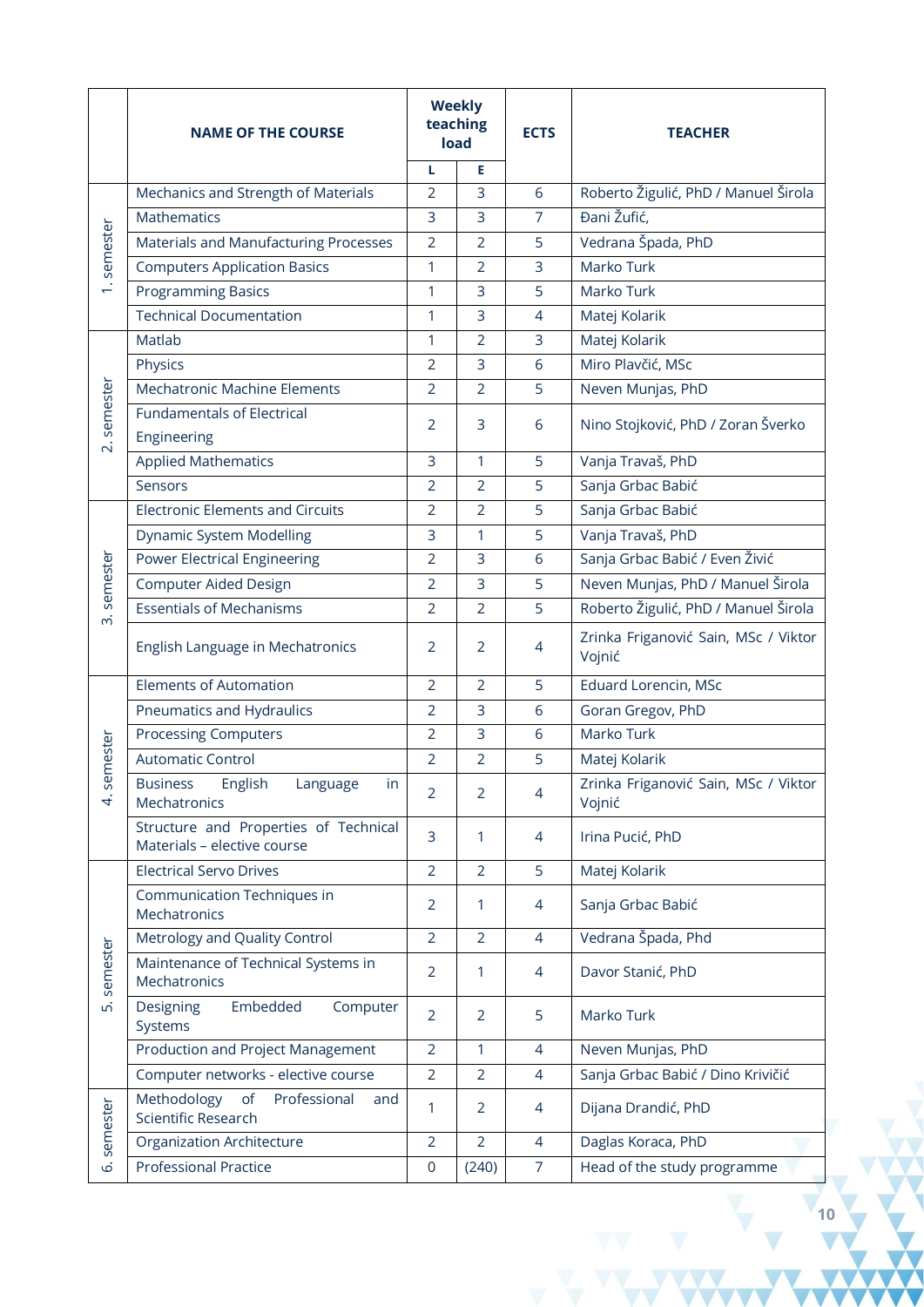| Semester Paper (Project) | 75)   | Marko Turk / Dino Krivičić |
|--------------------------|-------|----------------------------|
| <b>Final Thesis</b>      | (320) | mentor                     |

# 2. Specialist Graduate Study: Creative Management in Processes

**Duration:** 2 years (4 semesters) **Professional title:** professional specialist in the field of creative management **Credits:** 120 ECTS **Fields of education:** management, organization, entrepreneurship **Head of the study programme:** Boris Marjanović, PhD, senior lecturer

The study of Creative Management in Processes empowers professionals ready to be proactive in responding to contemporary business challenges. The study is based on knowledge and skills in the fields of management, entrepreneurship, organization, and informatics.

Upon graduation, professional specialists in the field of Creative Management are capable of management at a high organizational level of business. Acquired skills from various fields enable the development of experts who will make a significant contribution to the success of companies in the domestic and foreign markets with their knowledge. Professional specialists in the field of Creative Management utilize acquired knowledge and skills to analyze, manage, optimize, and automate business processes.

Studying Creative Management in Processes is an ideal continuation of education for anyone who wants to develop the social skills and techniques necessary for contemporary executives.

Advantages of the study program:

- individualized work in small groups enables students to easily acquire and apply knowledge through concrete examples from practice
- the contemporary social study with a developed curriculum equips professionals to meet the needs of everyday business environment,
- the contemporary interdisciplinary knowledge and skills acquired throughout the course of the study are applicable at almost all managerial business levels.

**11**

By applying creative methods and techniques to effectively manage processes, professional specialists in the field of Creative Management improve business results and create new values for themselves as individuals, as well as for employers and society.

Direct classes of each course are held in the form of:

- lectures and/or (L)
- exercises and/or (E)
- seminars (S)

according to the table that follows.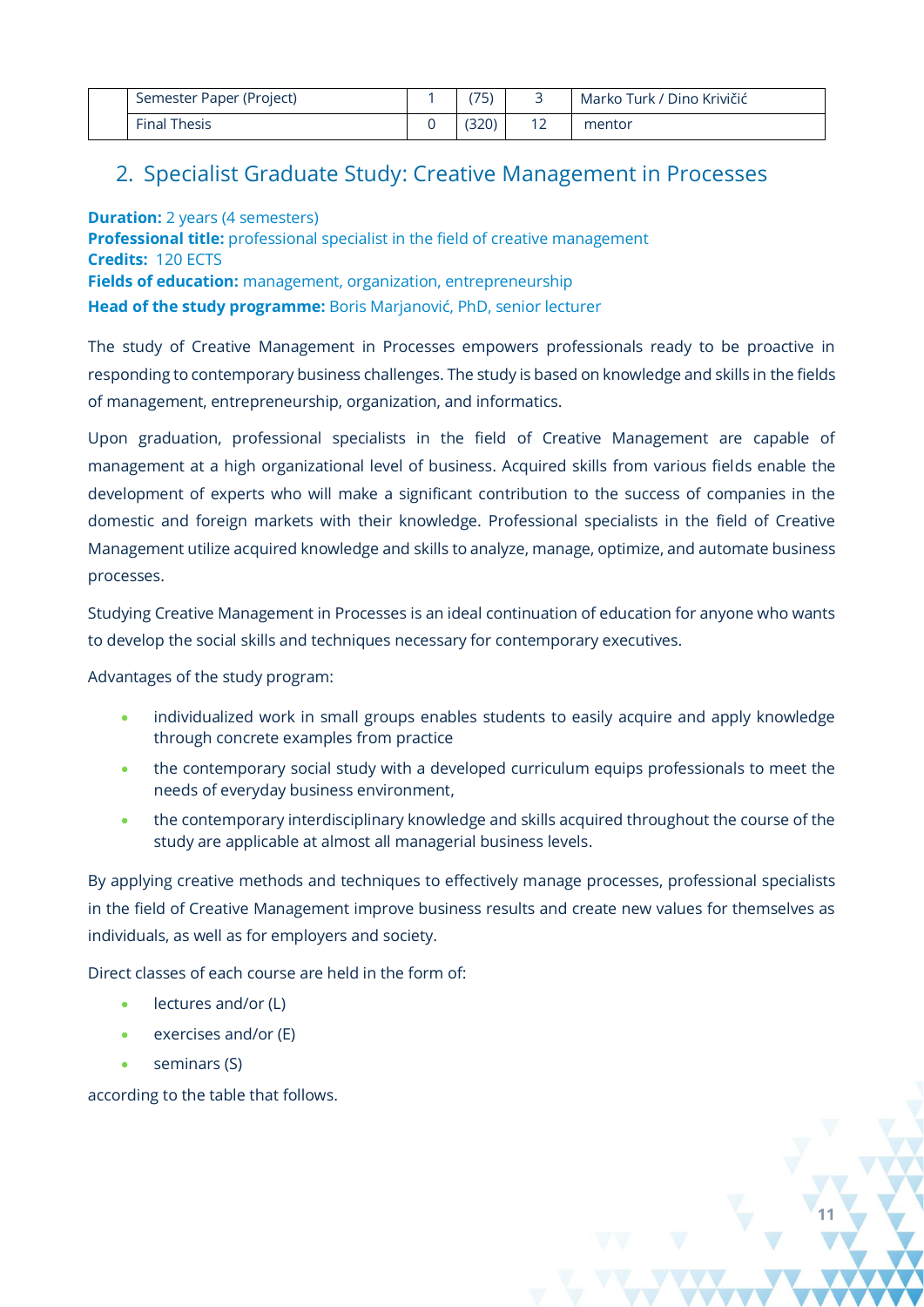|                          | <b>NAME OF THE COURSE</b>                                 |                | <b>Weekly</b><br>teaching load |                | <b>ECTS</b>    | <b>TEACHER</b>                                 |  |
|--------------------------|-----------------------------------------------------------|----------------|--------------------------------|----------------|----------------|------------------------------------------------|--|
|                          |                                                           | L              | E                              | S.             |                |                                                |  |
|                          | <b>Creative Management</b>                                | $\overline{3}$ | $\Omega$                       | $\mathbf{1}$   | $\,8\,$        | Vladimir Filipović                             |  |
|                          | <b>Marketing Management</b>                               | $\overline{3}$ | $\overline{2}$                 | $\Omega$       | 8              | Boris Marjanović / David Košara                |  |
| 1. semester              | <b>Basics of Methodology for Scientific</b><br>Research   | 3              | $\Omega$                       | 1              | 6              | Dijana Drandić, PhD                            |  |
|                          | <b>Finance Control</b>                                    | 1              | 3                              | $\overline{0}$ | $\overline{4}$ | Andrea Vareško, MSc                            |  |
|                          | <b>Business Communication in English</b><br>1             | 1              | $\Omega$                       | $\overline{2}$ | 4              | Zrinka Friganović Sain, MSc / Viktor<br>Vojnić |  |
|                          | Project Management                                        | 3              | $\overline{2}$                 | $\Omega$       | 8              | Andrea Vareško, MSc                            |  |
|                          | <b>Digital Business</b>                                   | $\overline{2}$ | $\overline{2}$                 | $\mathbf 0$    | 6              | Sanja Grbac Babić                              |  |
| semester                 | <b>Communication Skills</b>                               | 3              | $\overline{0}$                 | $\mathbf{1}$   | 4              | Mario Bogdanović, PhD                          |  |
|                          | <b>Product and Service Branding</b>                       | $\overline{2}$ | $\overline{2}$                 | $\Omega$       | $\overline{4}$ | Boris Marjanović, PhD 7 David Košara           |  |
| $\overline{\mathcal{N}}$ | <b>Service Quality Management</b>                         | $\overline{2}$ | $\Omega$                       | $\mathbf{1}$   | $\overline{4}$ | Albert Mendica, MSc                            |  |
|                          | Computer skills - elective course                         | 1              | $\Omega$                       | $\overline{2}$ | 4              | Sanja Grbac Babić / Dino Krivičić              |  |
|                          | Process Management                                        | 3              | $\overline{2}$                 | $\Omega$       | 8              | Mario Bogdanović, PhD                          |  |
|                          | <b>Financial Management</b>                               | 3              | $\overline{2}$                 | $\Omega$       | 8              | Daglas Koraca, Phd                             |  |
| semester                 | Human Resource Management                                 | $\overline{3}$ | $\Omega$                       | 1              | 6              | Vladimir Filipović                             |  |
| $\vec{m}$                | <b>Business Communication in English</b><br>$\mathcal{P}$ | 1              | 3                              | $\Omega$       | 4              | Zrinka Friganović Sain, MSc / Viktor<br>Vojnić |  |
|                          | Digital Marketing - elective course                       | $\mathbf{1}$   | $\Omega$                       | $\mathbf{1}$   | 4              | Miško Macolić Tomičić                          |  |
|                          | Entrepreneurship                                          |                | $\overline{2}$                 | $\Omega$       | 6              | Edo Cetina, MSc                                |  |
| semester<br>4            | <b>Management Accounting</b>                              | $\overline{2}$ | $\mathbf{1}$                   | $\Omega$       | 4              | Ticijan Peruško, PhD                           |  |
|                          | <b>Corporate Social Responsibility</b>                    | $\overline{2}$ | $\Omega$                       | $\mathbf{1}$   | $\overline{4}$ | Daglas Koraca, PhD                             |  |
|                          | Intercultural<br>Aspects<br>of<br>Management              | $\overline{2}$ | $\Omega$                       | $\mathbf{1}$   | 4              | Dijana Drandić, PhD                            |  |
|                          | <b>Graduate Thesis</b>                                    |                |                                |                | 12             | mentor                                         |  |

## Learning Outcomes of the Specialist Graduate Study in Creative Management in Processes

- to critically evaluate the effects of implementing the generated ideas on business;
- to evaluate the key features of digital business;
- to apply scientific research methods and formulate the concept of the thesis;
- to analyze teamwork performance in accordance with team development characteristics;
- to critically evaluate the effects of project implementation;
- to evaluate opportunities for implementing marketing strategies under the given conditions;
- to identify and critically analyze the underlying assumptions of communication competence in the business environment;
- to optimize the business process using modern methods and tools;
- to evaluate the profitability of the business investment and the real time for the return on investment, and the implications for the business operator;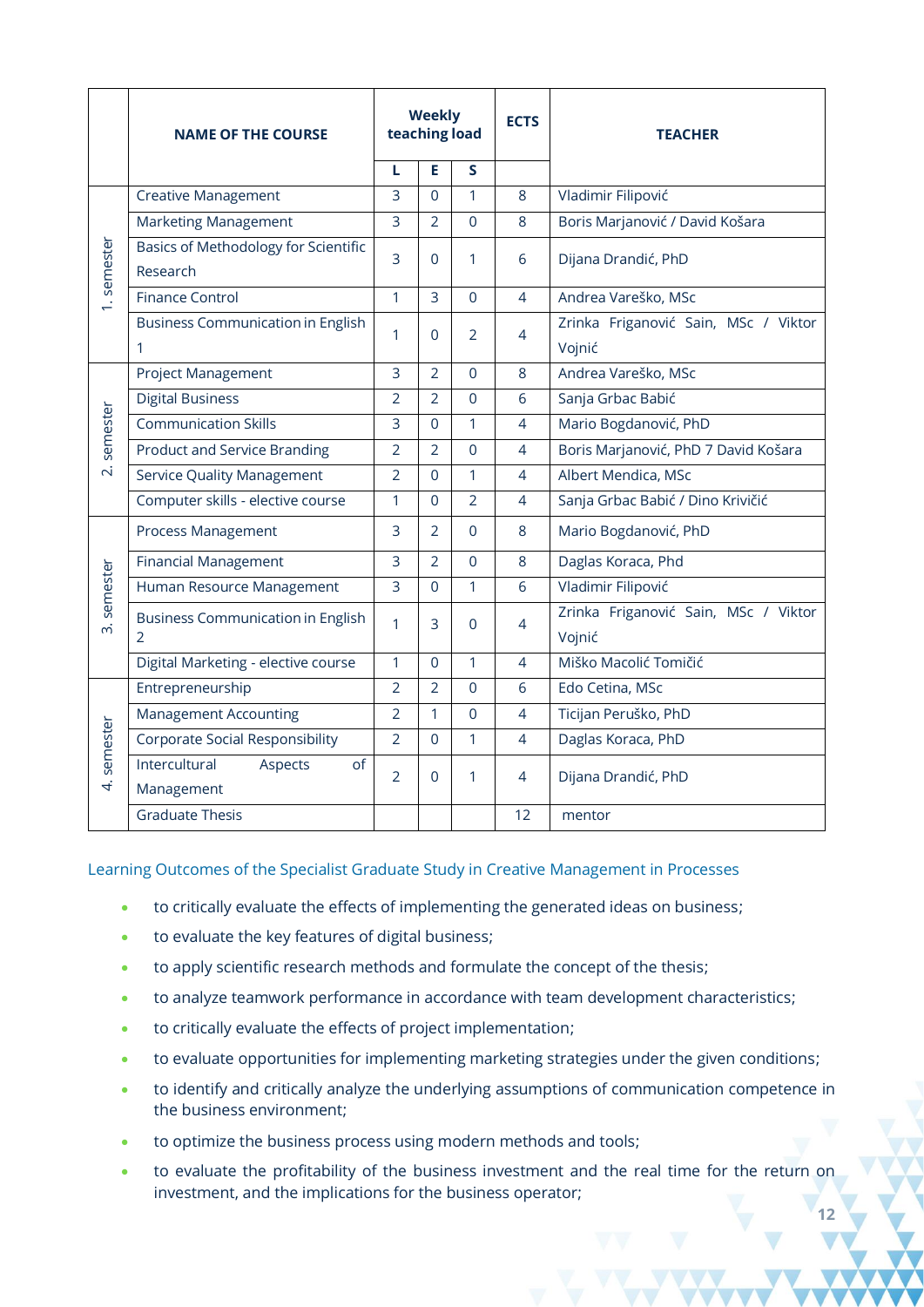- to evaluate investment in human resources through the concept of creating new value;
- to critically evaluate the importance of implementing entrepreneurial strategies within the available resources;
- to evaluate the importance of accounting indicators in strategic planning;
- to assess the impact of corporate social responsibility to the economy and sustainable development;
- to analyze and compare the influence of certain characteristics of the culture of society on the functioning of contemporary management.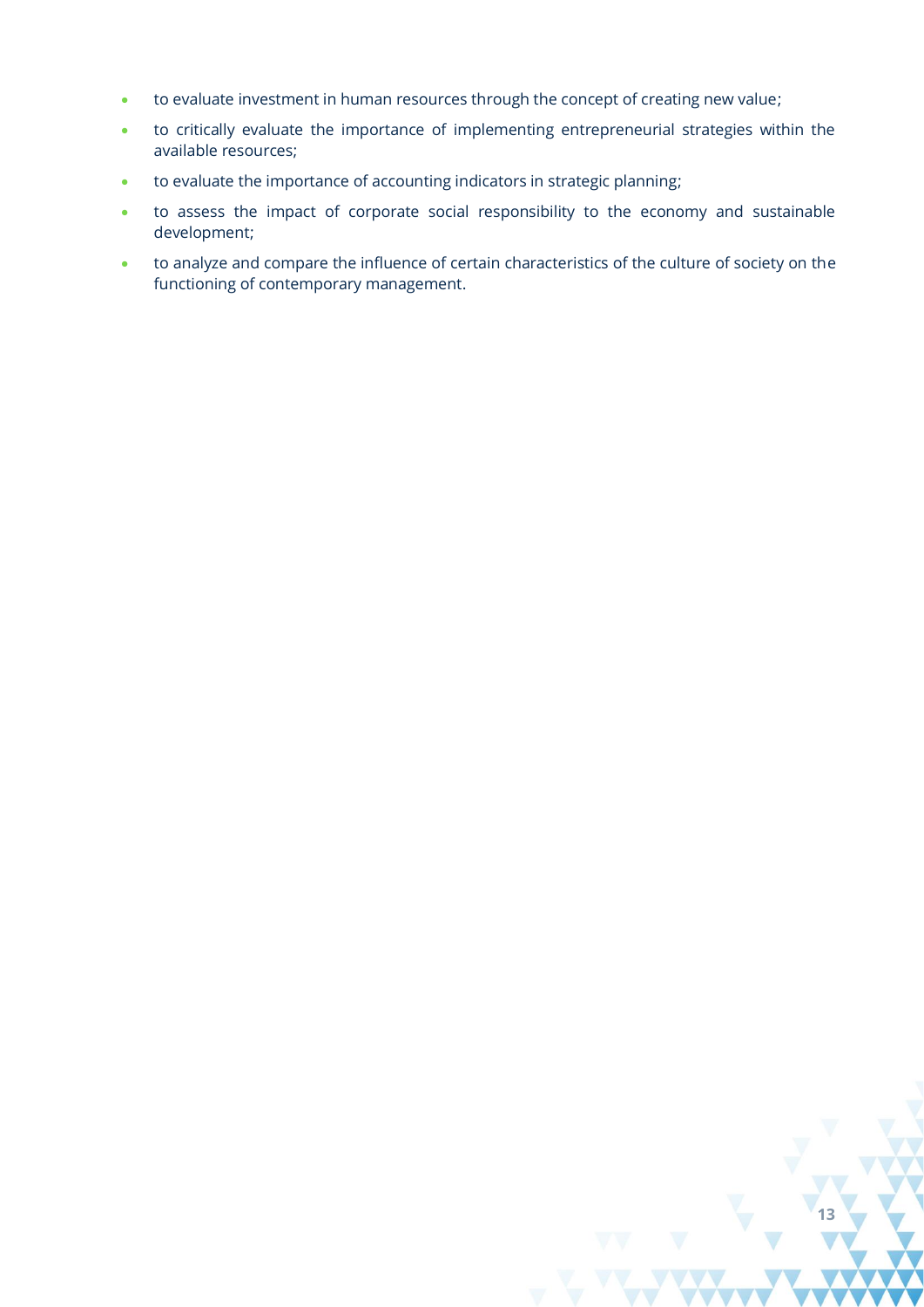# 3. Undergraduate professional study: Polytechnics

**Duration:** 3 years, (6 semesters) **Professional title**: professional bachelor (baccalaureus) in the field of Polytechnics **Credits:** 180 ECTS **Filed of education:** mechanical engineering, electrical engineering, electronics, informatics, management, teamwork **Head of the study programme:** Sanja Grbac Babić, senior lecturer

The undergraduate professional study of Polytechnics is aligned with the needs of the Croatian manufacturing industry and as such ensures the acquisition of classical basic knowledge and skills of engineers, as well as modern planning, management and optimization skills. The content of the study is focused on the fields of engineering, computer science, management and economics.

The program is based on similar study programs recognized in the European Union and the USA.

The modern approach to the manufacturing industry is a complex system of design, organization and management. The combination of different knowledge and skills of engineers gained through the completion of this program facilitates the detection of errors in all production processes, therefore, professional bachelors in the field of polytechnics participate in all stages of design, management and optimization of processes, technological cycles, systems and plants.

Professional bachelors in the field of polytechnics are not narrowly specialized, but possess the breadth of knowledge required to view a manufacturing or a service business system as a complex entity or process.

Advantages of the study program:

- individualized work in small groups enables students to easily acquire and apply knowledge through concrete examples from practice,
- cooperation with the Research Centre for Metal Industry in Istrian County METRIS enables the application of acquired knowledge and skills on state-of-the-art analytical equipment in modernly equipped chemical, mechanical, and biotechnical laboratories,
- a modern approach to education.

Direct classes of each course are held in the form of:

- lectures and/or (L)
- exercises and/or (E)
- seminars (S)

according to the table that follows.